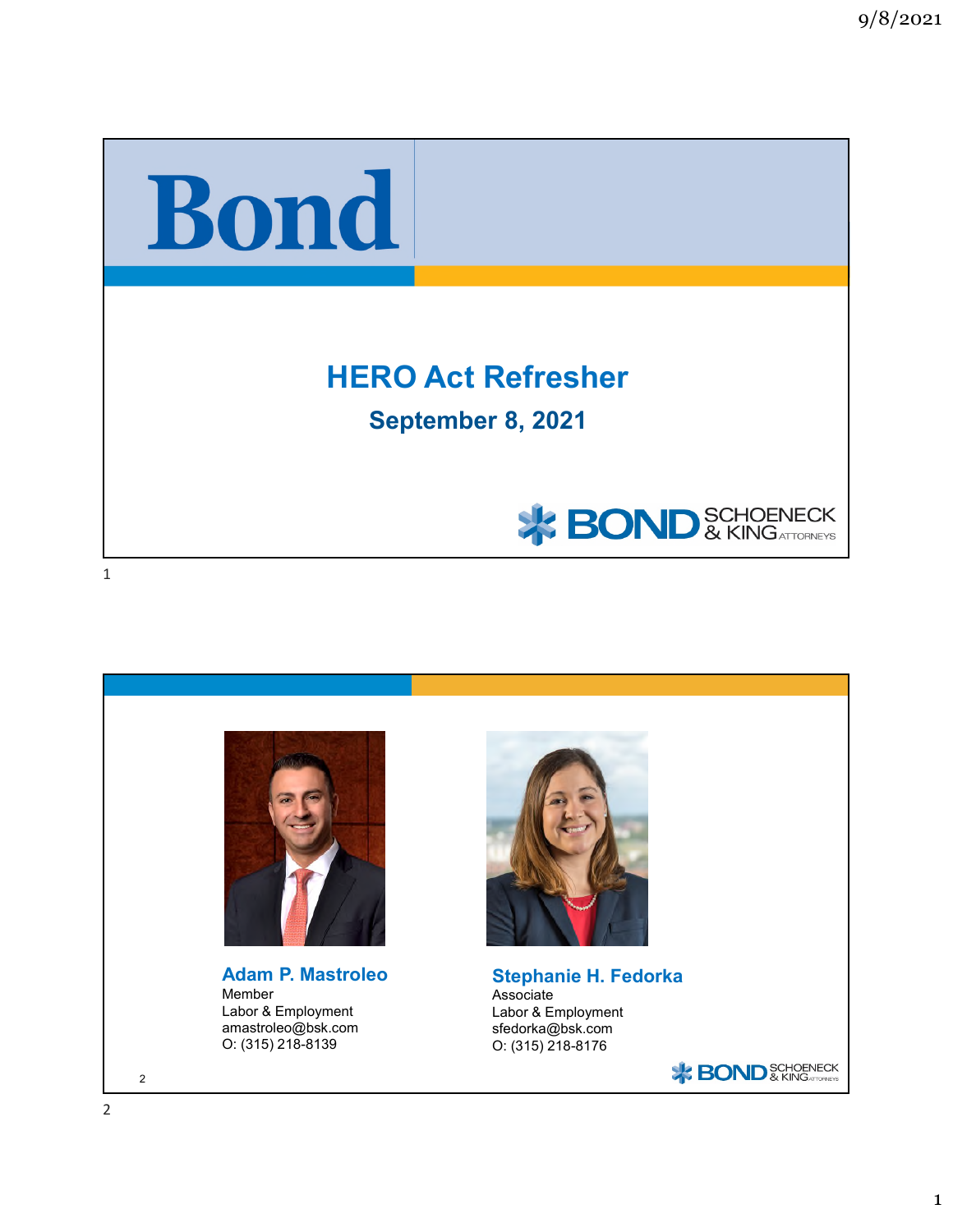



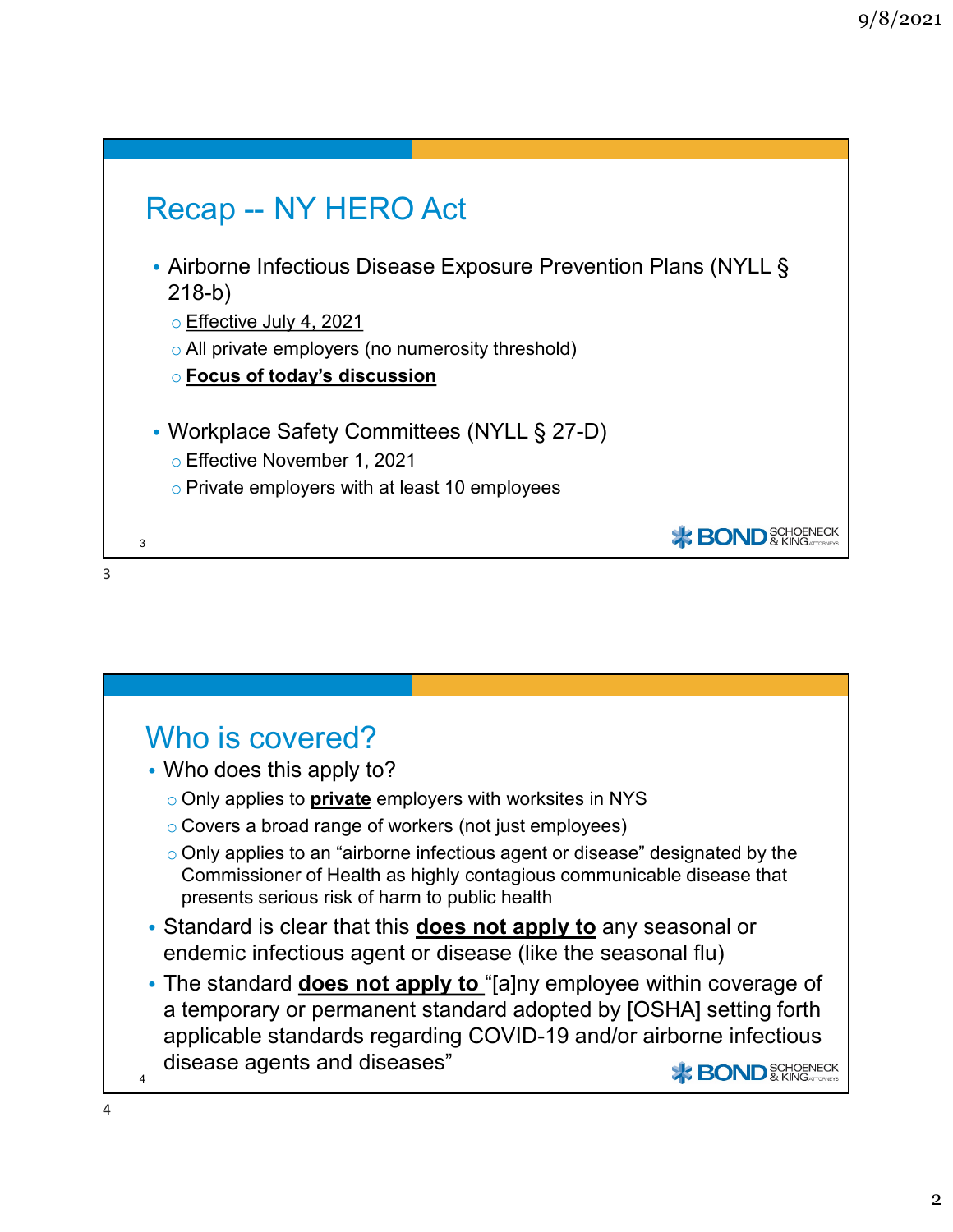

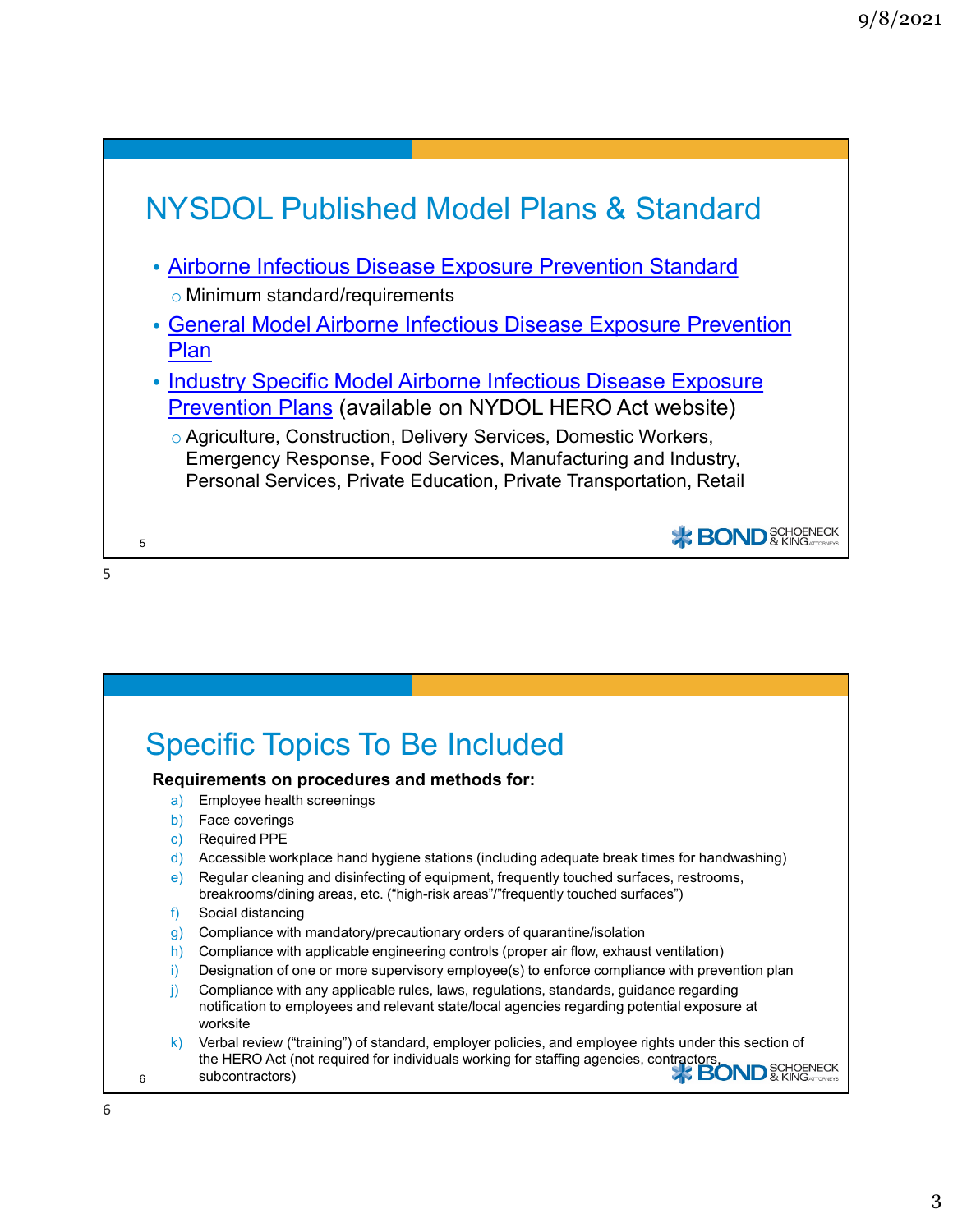### Critical Compliance Deadlines • **Adoption of Plan** o Statute: By **August 5, 2021,** private employers must adopt either a model prevention plan or an alternative plan that meets/exceeds minimum standard o Special rules apply is creating an "alternative plan" −Agreement with collective bargaining representative, **or** −"Meaningful participation from employees" −Tailored and specific to hazards in specific industry and worksites • **Verbal Review**  $\circ$  Statute & Guidance: Employers must conduct a "verbal review" of policies, employee statutory rights, and the prevention plan − During outbreak of airborne infectious disease − Before designated/declared outbreak??? **X BOND** & KINGATTOFNECK 7

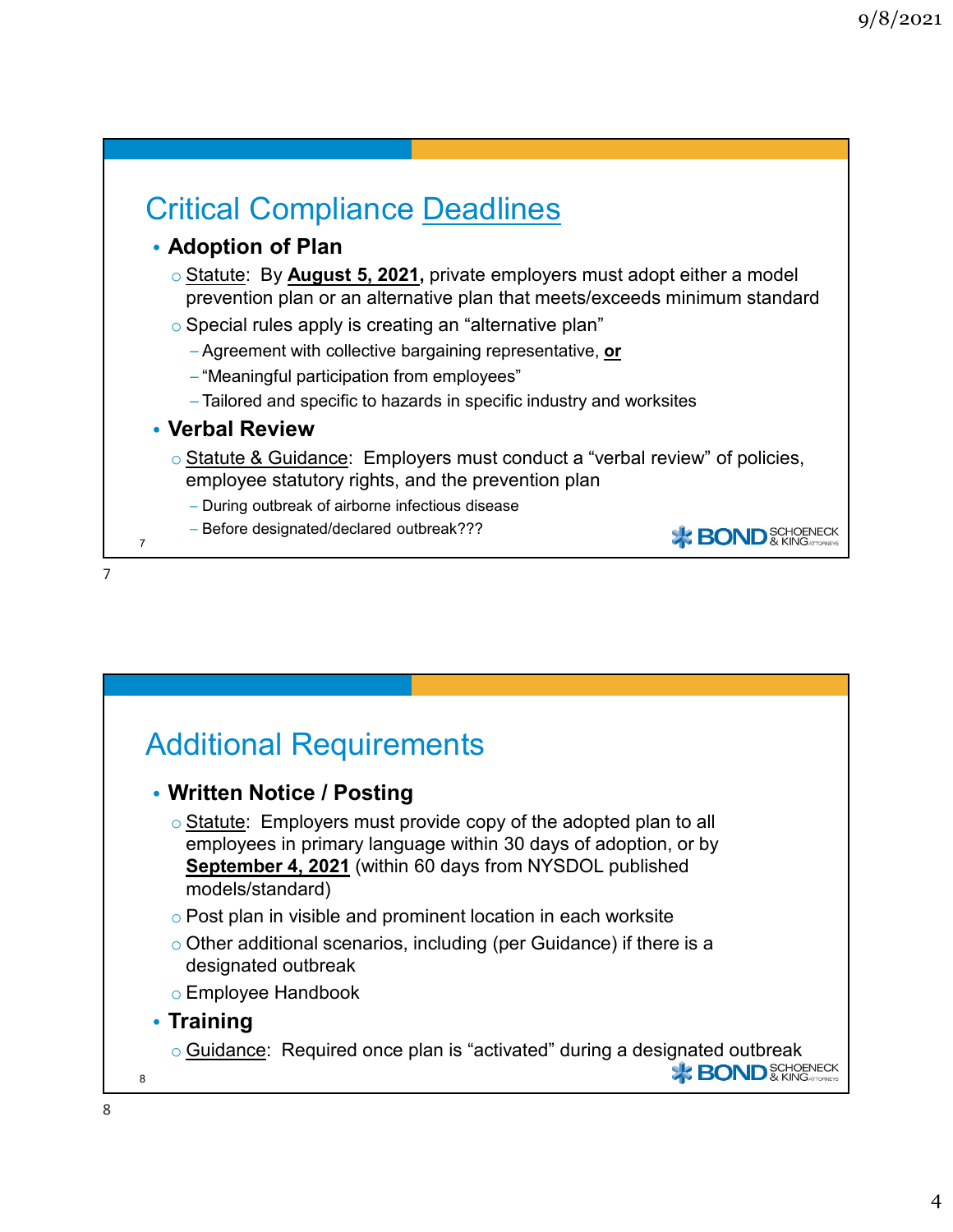



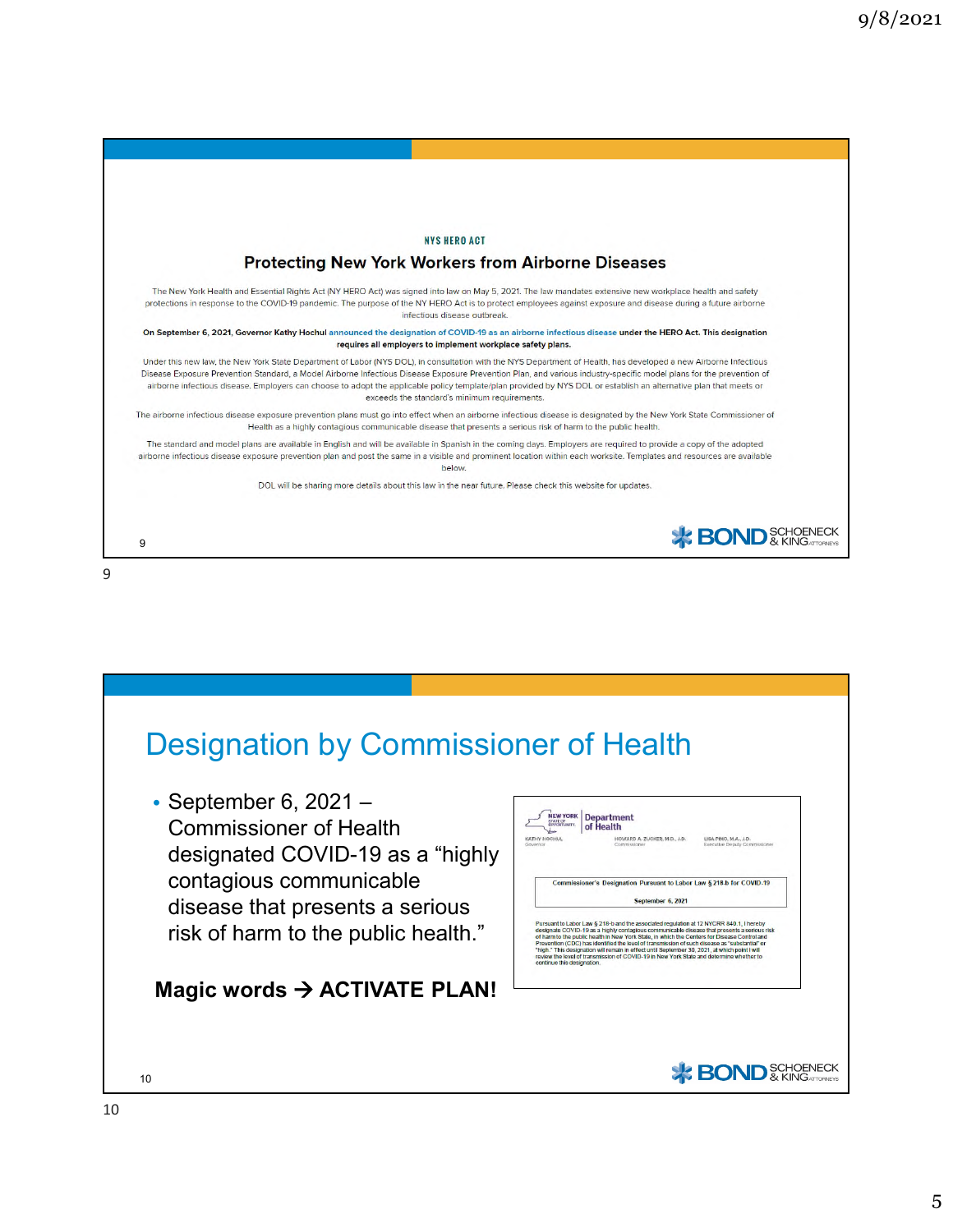**\***BOND<sup>SCHOENECK</sup>

**\*** BOND<sup>SCHOENECK</sup>

# Implementation of Exposure Prevention Plans

#### **Standard**:

- When designation is made by the Commissioner of Health each employer shall:
	- $\circ$  Immediately review the worksite's exposure prevention plan and update the plan, if necessary, to ensure that it incorporates current information, guidance, and mandatory requirements issued by federal, state, or local governments related to the infectious agent of concern
	- $\circ$  Finalize and promptly activate the worksite exposure prevention plan;
	- o Provide the verbal review;
	- $\circ$  Provide each employee with a copy of the exposure prevention plan in English or in the language identified as the primary language of such employees, if available, and
	- $\circ$  Post a copy of the exposure prevention plan in a visible and prominent location at the worksite (except when the worksite is a vehicle); and
	- $\circ$  Ensure that a copy of the exposure prevention plan is accessible to employees during all work shifts.

11

11

### Implementation of Exposure Prevention Plans

#### **Standard**:

- While the designation is in effect:
	- $\circ$  Assign enforcement responsibilities and ensure that enforcement takes place;
	- o Monitor and maintain exposure controls;
	- o Follow updates to guidance;
	- $\circ$  Designate one or more supervisory employees to enforce compliance with the plan. \*Must be a supervisory employee

12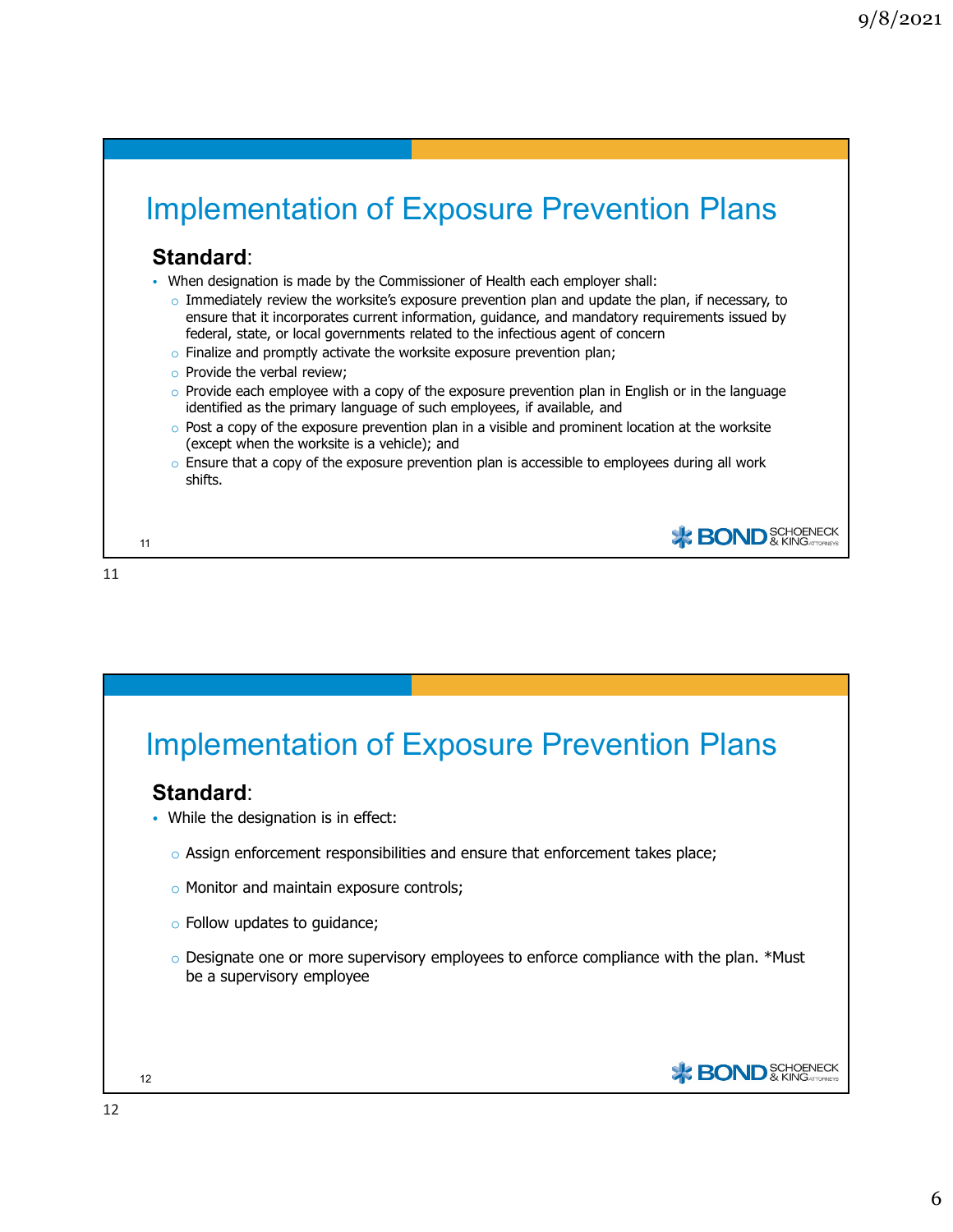



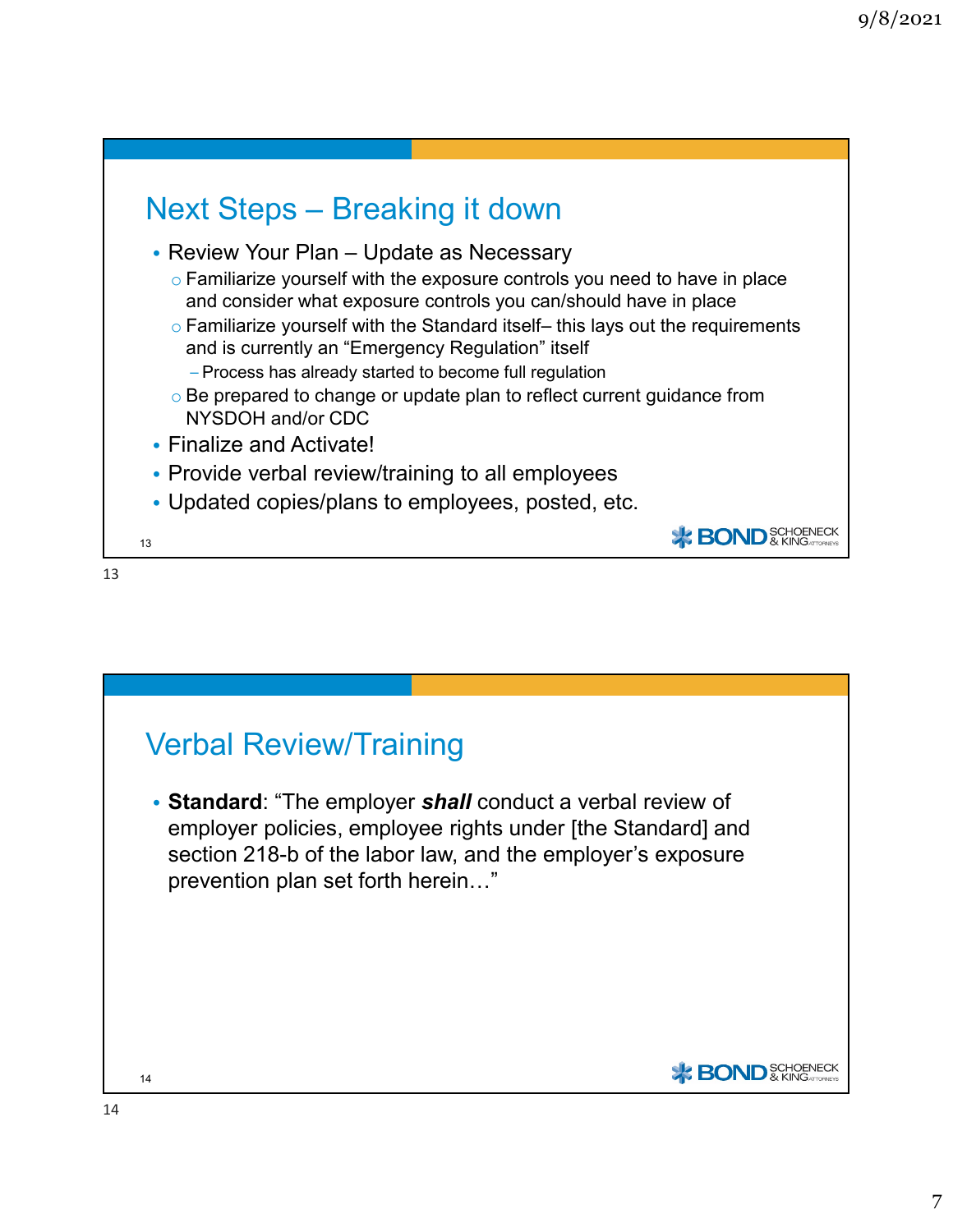**\***BOND<sup>SCHOENECK</sup>

## Verbal Review/Training

**Model Plan(s)**: "When this plan is activated, all personnel will receive training which will cover all elements of this plan and the following topics:

- 1. The infectious agent and the disease(s) it can cause;
- 2. The signs and symptoms of the disease;
- 3. How the disease can be spread;
- 4. An explanation of this Exposure Prevention Plan;
- 5. The activities and locations at our worksite that may involve exposure to the infectious agent;
- 6. The use and limitations of exposure controls
- 7. A review of the standard, including employee rights provided under Labor Law, Section 218-B."

"The training will be:

- 1. Provided at no cost to employees and take place during working hours. If training during normal work hours is not possible, employees will be compensated for the training time (with pay or time off);
- 2. Appropriate in content and vocabulary to your educational level, literacy, and preferred language; and
- 3. Verbally provided in person or through telephonic, electronic, or other means."



15

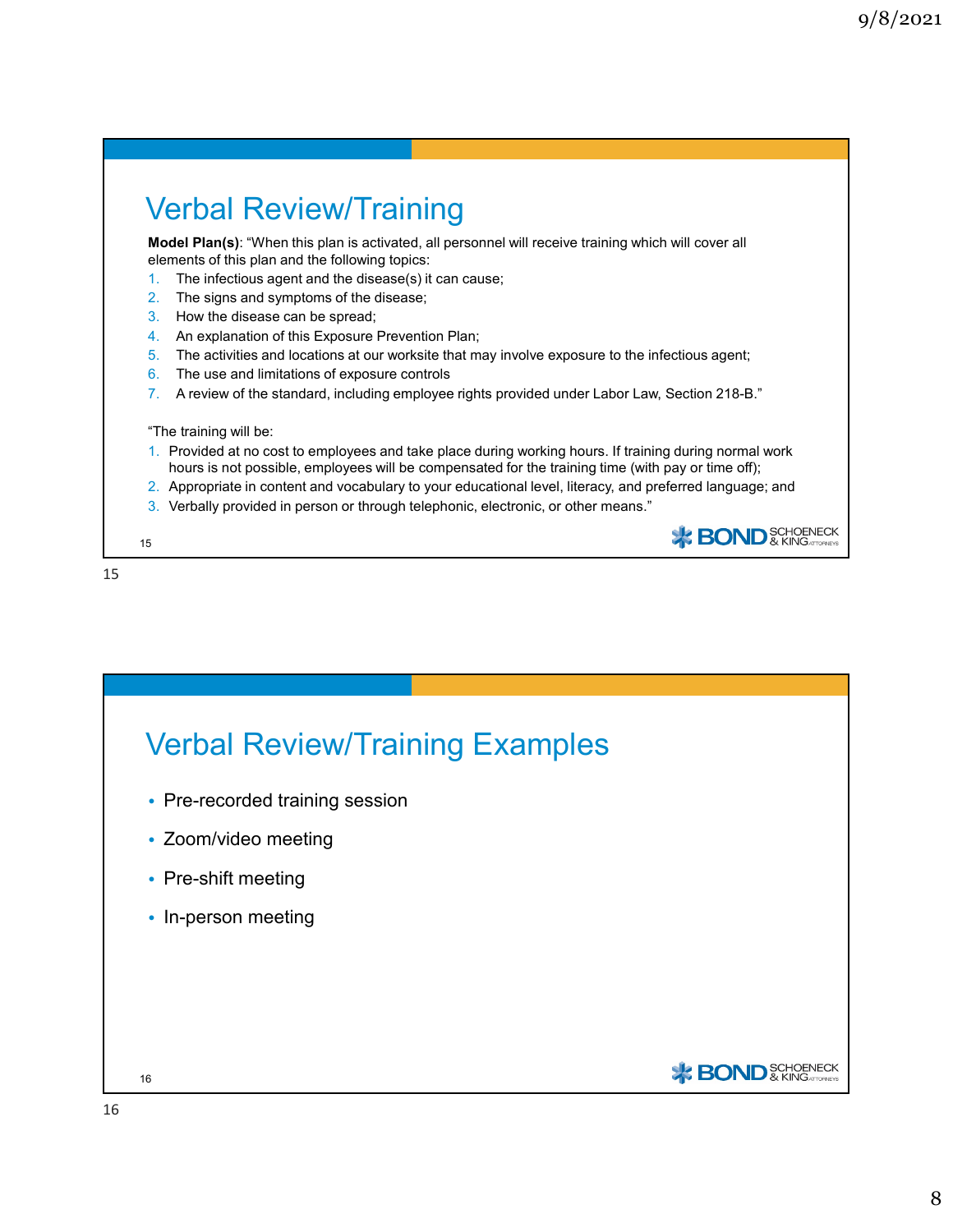